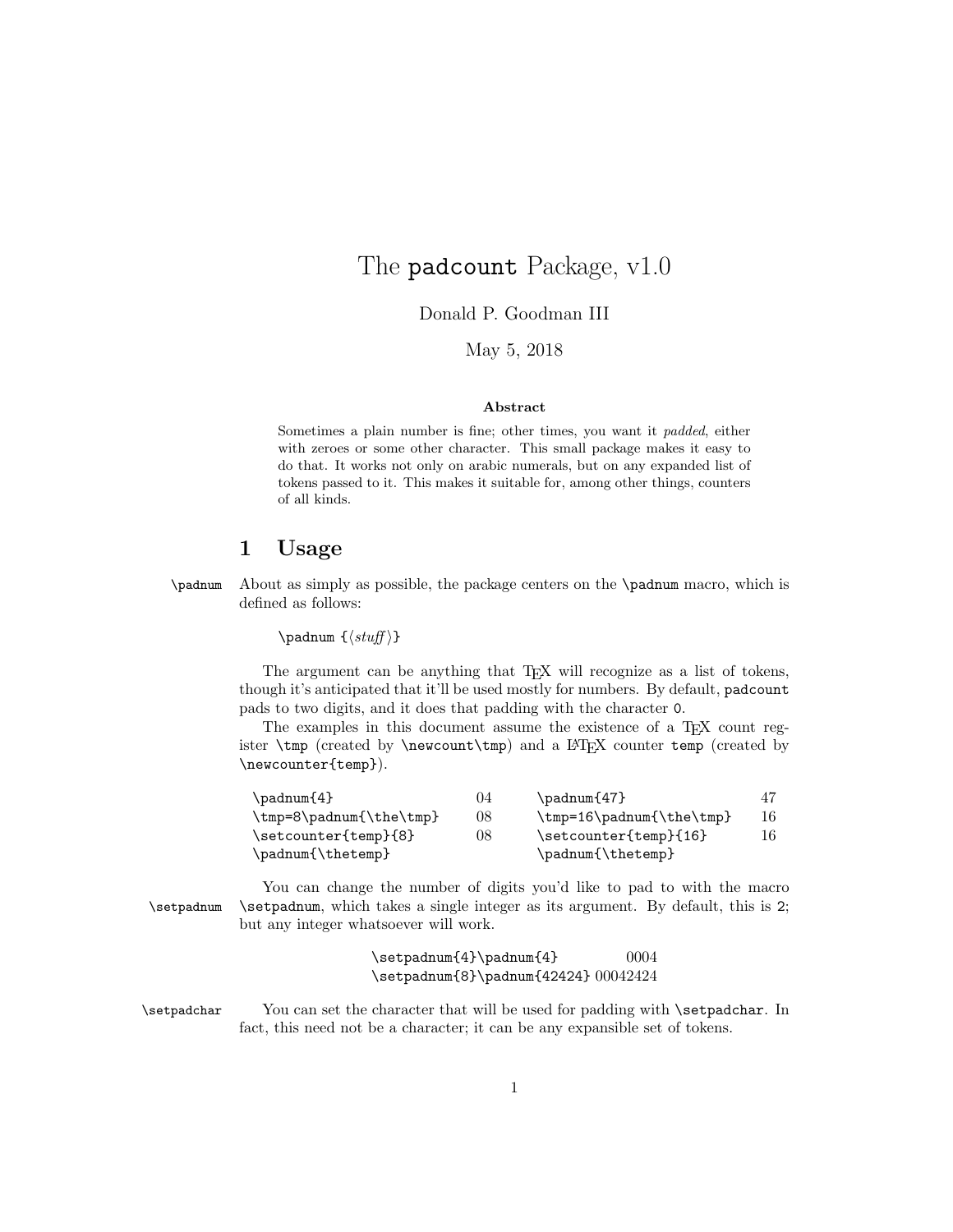```
\setpadnum{4}\setpadchar{*}=\padnum{4}= =***4=
\setminus\{\hspace{-0.5mm}\} \setpadnum{4}\setpadchar{\hskip1.2ex}=\padnum{4}= = 4=
\setpadnum{4}\setpadchar{*}=\padnum{\roman{temp}}= =*xvi=
```
That last example, incidentally, also demonstrates that we can send a counter in any format, without regard to base, and padcount will do its job.

And that's it; just a small utility package. Hope it's useful in some way.

## 2 Implementation

We start with the macros to count characters, which we've gently adapted from those of David Carlisle's answer on tex.stackexchange.com, question 57598.

```
1 \newcount\pad@charcount%
2 \def\pad@expandloop#1{%
3 \pad@xloop#1\relax
4 }
5 \def\pad@xloop#1{%
6 \ifx\relax\#1%7 \else%
8 \advance\pad@charcount by1%
9 \expandafter\pad@xloop%
10 \fifi%
11 }%
12 \def\pad@countchar#1{%
13 \pad@charcount=0%
14 \expandafter\expandafter\pad@expandloop{#1}%
15 }%
```
Now, we can set the defaults. Set the padding level to two characters and the padding character to 0. Also define some throwaway counters for loops and valueholding.

```
16 \newcount\pad@tmp%
```

```
17 \newcount\pad@tmpi%
```

```
18 \newcount\pad@num\pad@num=2%
```

```
19 \def\pad@char{0}%
```
Now, the money: count the characters, determine how many new characters we need to print, then loop the appropriate number of times to print them.

```
20 \def\padnum#1{%
21 \edef\pad@yy{#1}%
22 \expandafter\pad@countchar{\pad@yy}%
23 \pad@tmp=\pad@charcount%
24 \multiply\pad@tmp by-1%
25 \advance\pad@tmp by\pad@num%
26 \pad@tmpi=0%
27 \ifnum\pad@tmp>0%
```

```
28 \loop%
```

```
29 \ifnum\pad@tmpi<\pad@tmp%
```

```
30 \pad@char%
```